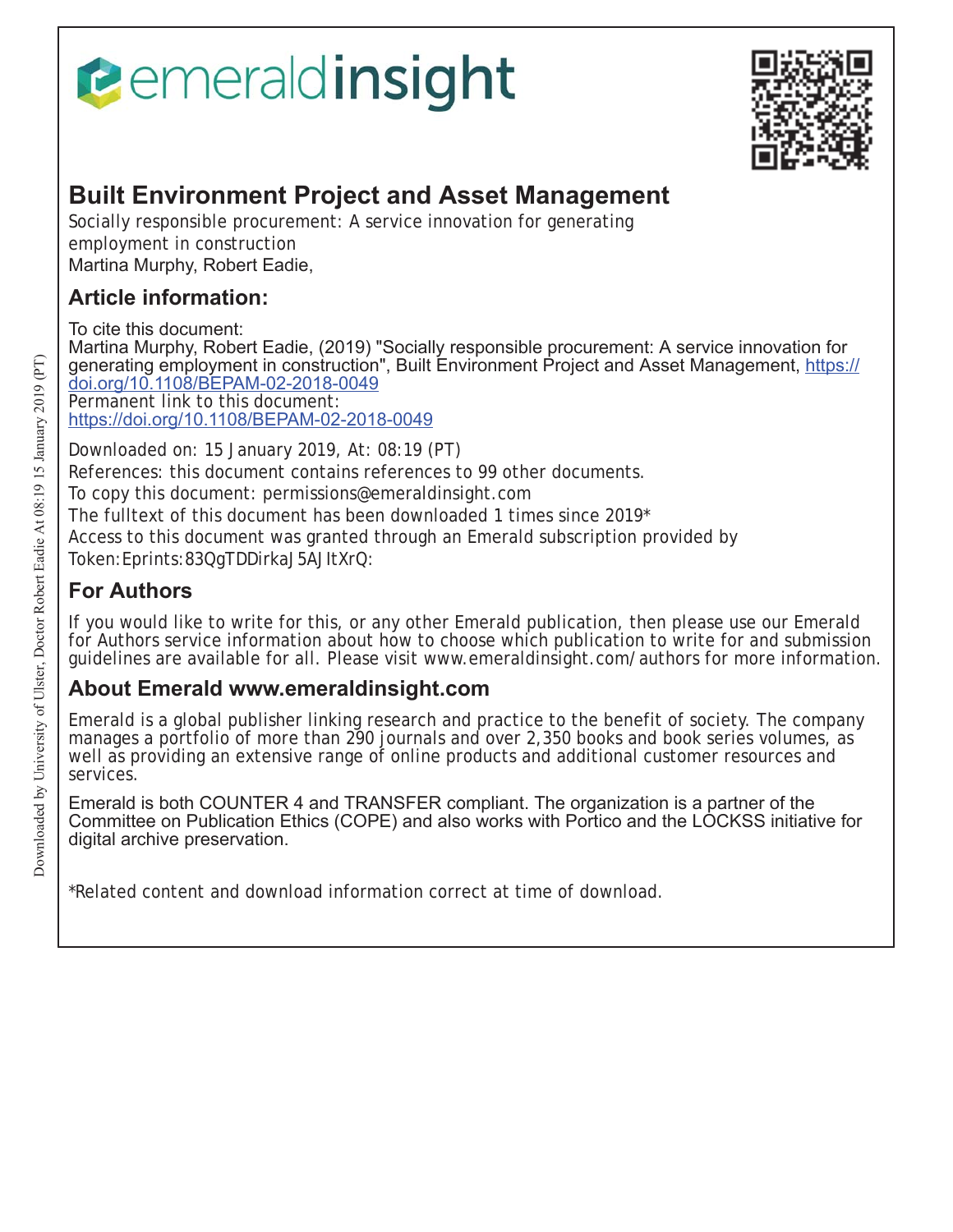# Socially responsible procurement A service innovation for

generating employment in construction

Martina Murphy

Belfast School of Architecture, Ulster University, Belfast, UK, and Robert Eadie

School of the Built Environment, Ulster University, Belfast, UK

#### Abstract

Purpose – Socially responsible procurement (SRP) utilises government expenditure on construction procurement as a means of generating social value from construction activities. The paper proposes that SRP is a type of innovation delivering social value in the form of employment opportunities to local communities. The purpose of this paper is to investigate the use of SRP in Northern Ireland procurement and align the findings with existing literature.

Design/methodology/approach – A three-stage approach was employed, namely, first, a review of innovation and SRP literature; second, a survey of 50 Northern Ireland construction organisations to extract perceptions of SRP in practice; and third, qualitative analysis of the literature with the empirical insights.

Findings – Findings show that SRP is being driven by social legislation and being delivered by contractors as part of their contractual obligations. SRP represents a significant shift from standard construction practice which makes it challenging to implement using traditional processes and systems. It is found that SRP is generating social benefits through employment creation and the feedback from employees is largely positive. However, it is proposed that contractors need to adopt a more person-centric approach to the implementation of SRP to sustain the benefits being currently evidenced.

Originality/value – The study suggests that there is an urgent need for more holistic measurement of impacts and outcomes of SRP to ensure social targets are appropriate for the communities in which projects are being constructed.

Keywords Employment, Innovation, Social value, Construction contracts, Social clauses,

Socially responsible procurement

Paper type Research paper

#### **Introduction**

The use of public procurement in construction as a tool for creating social value is not new. Thai (2001) argued that there are two types of goals for public procurement: first, procuring goods and services, similar to the commercial goals of any profit-generating organisation, and second, non-procurement goals, creating socio-economic benefits such as alleviating poverty, supporting local markets, the inclusion of ethnic minorities and improving educational standards. Responsible procurement is enshrined in current EU law as "respect for Human rights" in the "fields of Environmental, Social and Labour Law" (Clause 18:2) (TSO, 2015) and drivers include social value legislation and policy, economic imperatives, stakeholder pressures and ethical influences (Worthington et al., 2008). Socially responsible procurement (SRP) has its origins in a cross-section of literature including corporate social responsibility (Hughes, 2009; Zhao et al., 2012; Frynas and Stephens, 2015; Loosemore and Lim, 2017), public procurement (McCrudden, 2004; Erridge and Hennigan, 2006; Thai and Piga, 2007; Walker and Brammer, 2009; Georghiou et al., 2014), employability (Fugate et al., 2004; Greasley et al., 2005), skills shortages (Mackenzie et al., 2000; Jones et al., 2006), poverty and social deprivation (Watermeyer, 2000; MacFarlane, 2014) and social value (Erridge, 2005; Farag and McDermott, 2015; Burke and King, 2015). Following the Public (Social) Value Act (2012), aspirations towards increased use of public procurement to meet government employment objectives were adopted into the procurement practices of the Great Britain legislative assemblies (Blee and Pidgeon, 2014). In Northern Ireland, DOI 10.1108/BEPAM-02-2018-0049



Built Environment Project and Asset Management © Emerald Publishing Limited 2044-124X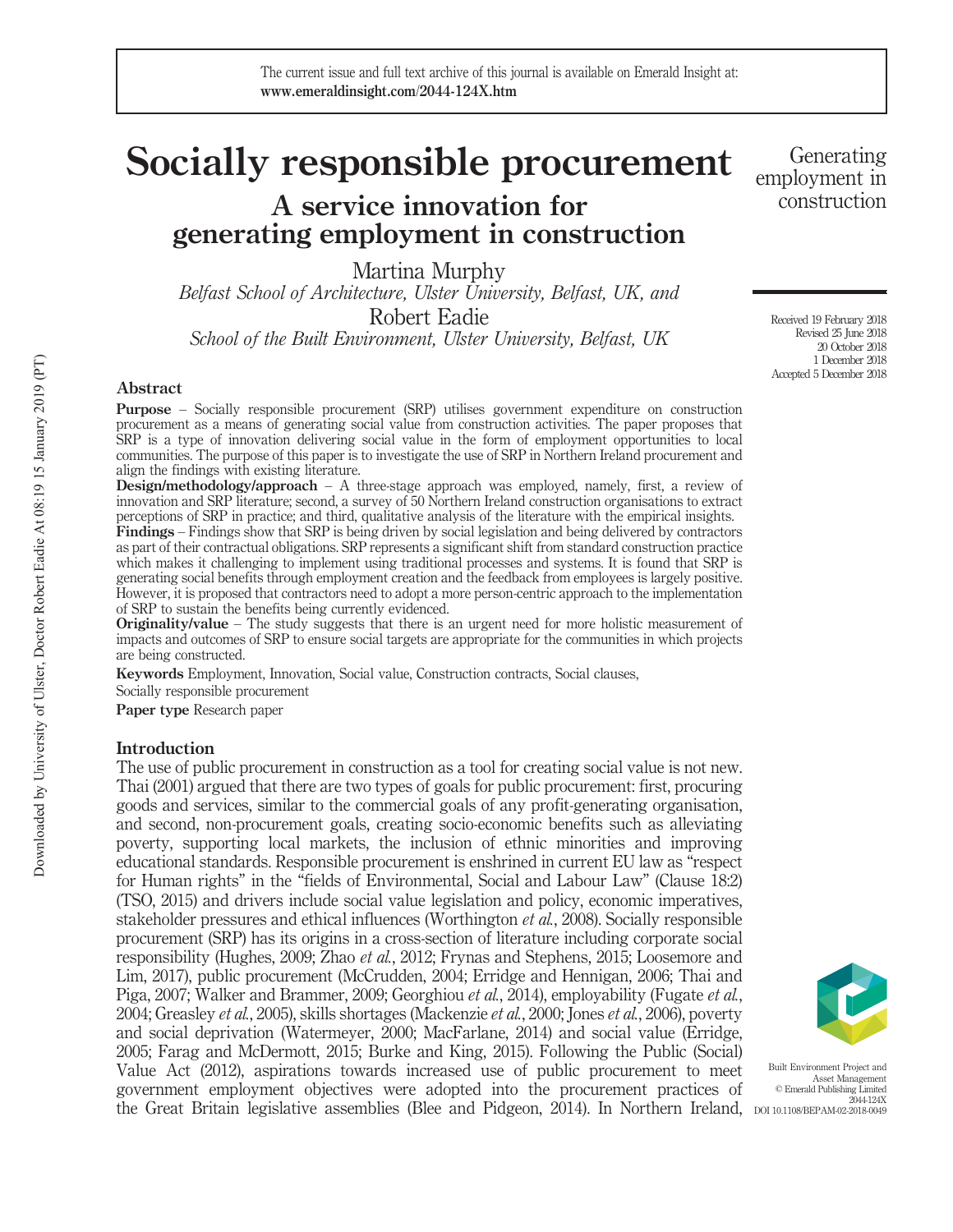SRP legislation came into force in April 2016 for all public building contracts above  $\pounds 2m$ and civil engineering contracts above  $\mathcal{L}4m$ . Requirements included the promotion of employment opportunities to the long-term unemployed (LTU), improved working conditions, ethical trade and social inclusion provision (NI Assembly, 2009). However, an over-reliance on regulatory oversight to deliver innovation often serves to stifle and constrain the outcomes intended (Moore, 1995; Koskela and Vrijhoef, 2001) and there are still significant challenges around enforcement of employment from socially disadvantaged groups and social inclusion (Jones *et al.*, 2006) and the potential for discrimination against non-national suppliers or target groups (McCrudden, 2004). Therefore, there is a disconnect between the drive for social innovation and the actual benefits SRP can provide for less advantaged in society. This gap in knowledge provides the basis for this paper.

#### Literature review

It was primarily economists who undertook early studies on innovation such as Schumpeter (1930s–1940s), Schmookler (1950s) and Bowley (1960s). Schumpeter (1947) described innovation as, "an historic and irreversible change in the way of doing things" and also as, "creative destruction", the development of something new which renders previous solutions redundant. Incremental innovation introduces relatively minor changes to an existing service, exploits the potential of the established process and often reinforces the dominance of established firms (Nelson and Winter, 1977). Radical innovation, on the other hand, is a transformational breakthrough in science or technology which often creates great difficulties for established firms and can be the basis for the redefinition of an entire industry (Dewar and Dutton, 1986). The *Oslo Manual* defined innovation as technical or organisational (OECD, 2005). Technical innovations are largely product innovations (Gann and Salter, 2000) whereas organisational innovations involve changes to a business or organisation, introduction of advanced management techniques or implementation of new corporate strategies (Lloyd-walker *et al.*, 2014). Slaughter (1998) revisited the innovation theories from general literature and transposed them into a model for construction innovation types classifying them as incremental, architectural, modular, system and radical ordered by: the extent to which an innovation deviates in function from standard practice; and the extent of integration of the innovation with other systems/processes.

#### Service innovation

Service innovation is defined as a new way of delivering services often outside of the primary agent's traditional area of expertise and encompasses both technical and organisational innovation (Miles, 2001; Parasuraman, 2010). Current examples of service innovation in construction include new methods of procurement (Blayse and Manley, 2004), performance measurement (Kagioglou et al., 2001) and environmental management. These organisational innovations lend themselves to an industry which is largely process driven. However, the social nature of SRP is challenging that process-driven practice rather akin to the development of health and safety and workers welfare did to a previous generation of stakeholders (Lingard and Rowlinson, 2005). Construction is historically a transactional, product-orientated industry driven by the need to meet quantifiable requirements in terms of time, cost and quality. However, the requirement for SRP has required the industry to make a seismic shift towards more relational and service-oriented outcomes (Smyth *et al.*, 2016). The competencies required for service innovation include learning and adapting (Den Hertog *et al.*, 2010) and such attributes are not traditional competencies pursuant with people culture in construction (Egan, 1998). The adoption of SRP into construction will require a significant shift in practice to a more person-centric focus.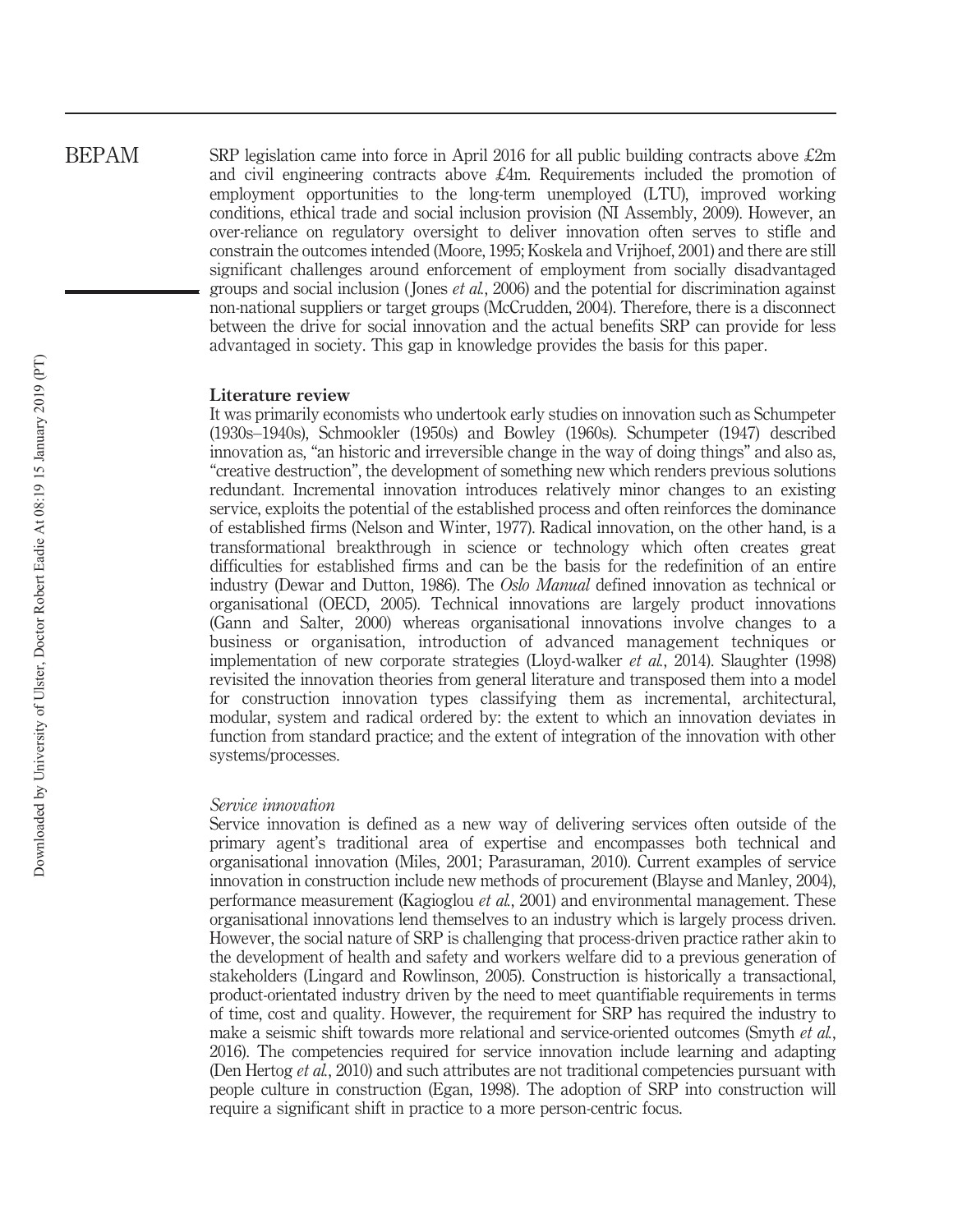#### Social innovation

Social innovation is the process of developing and deploying initiatives to challenge established business norms in support of social progress (Mulgan, 2006). It often refers to innovative activities and programmes that are designed to meet a social need and are diffused through organisations whose primary objective is social reform (Nicholls and Murdock, 2012). Moore (1995) identified that legislative committees often seek to micromanage public sector operations by imposing specific restrictions on operational programs and therefore the opportunity for innovation is restricted. Kattel and Lember (2010) argued that the primary objective of government procurement is not social reform and government agencies should not be seen as direct implementers of social innovation. For this reason, contractors are being held responsible for embedding social value in the construction processes through initiatives such as SRP. Keegan and Turner (2002) identify that this will challenge the traditional business model of construction which is largely driven by the quantifiable metrics of time, cost and quality.

#### Methodology

The study is carried out using a three-stage methodological approach, namely, a review of innovation and SRP-related literature to generate key themes and a survey of 50 Northern Ireland contractors to extract perceptions of SRP in practice and its effectiveness in delivering social benefit. The results are evaluated to identify gaps in knowledge between scholarly insights and current practice (Figure 1).

Stage 1: a review of the innovation literature is undertaken and an innovation model is developed. Simultaneously, a review of SRP-related literature is undertaken using a Boolean search of 107 SRP-related articles and thematic analysis to produce a thematic matrix.

Stage 2: using the key themes identified an industry survey is distributed to 50 Northern Ireland contractors to ascertain their perceptions to SRP and its effectiveness in delivering social value through construction contracts.



Research methodology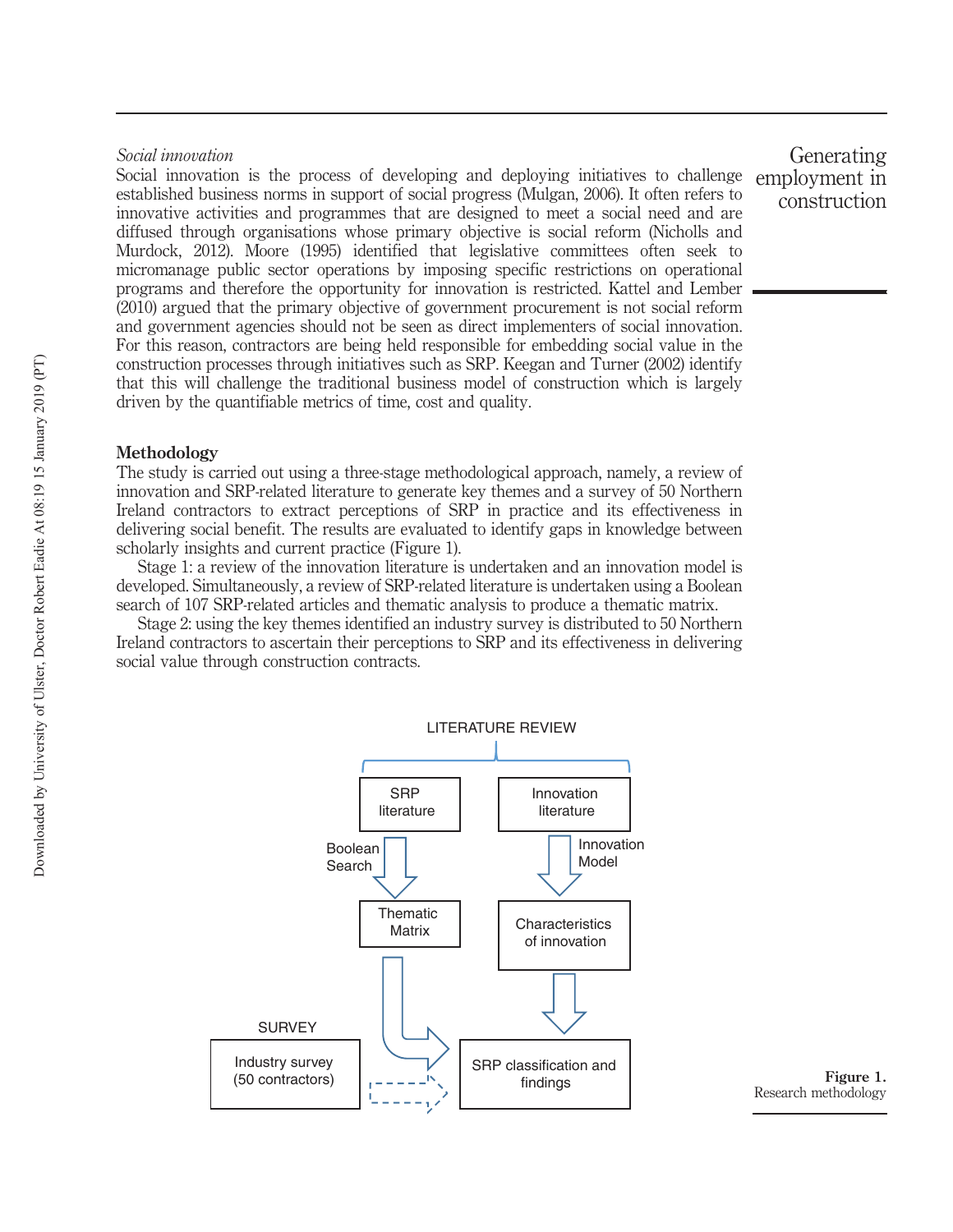Stage 3: the resultant survey data are analysed and qualitatively aligned with the innovation literature to define and classify SRP and identify gaps in knowledge between scholarly insights and current practice. BEPAM

#### Stage 1 – innovation modelling

In developing an innovation model, by which to define and classify SRP, the broad range of innovation definitions from the literature converge on five key characteristics of innovation, namely:

- Characteristic 1: the notion of something "new" and transformational (Freeman, 1974; Schumpeter, 1947; Ozorhon, 2012) – the broad range of innovation definitions put forward since the 1930s have all proposed the notion of something "new", the implementation of which makes an "irrevocable transformation" to its environment (Urabe et al., 1988).
- Characteristic 2: implementation that has the "ability to effect change" (Abernathy and Clark, 1985; Dosi, 1982; Ozorhon et al., 2013) – Slaughter (1998) identified that innovation in construction has the ability to make substantive changes to standard practice.
- Characteristic 3: the "first use" of a new technology or one that is new to the user (Tatum, 1987; Gambatese and Hallowell, 2011) – innovation is defined as, "the first use of an idea by a new unit of adoption" (Pavitt and Rothwell, 1976).
- Characteristic 4: provides "derived benefits" to other parties (Dulaimi et al., 2003; Manley and Mcfallan, 2006) – Afuah and Bahram (1995) identified that there are derived benefits for organisations and stakeholders involved in the implementation of an innovation.
- Characteristic 5: implementation involves an element of "associated risk" (Slaughter, 2000; Dodgson and Hinze, 2000) – Kline and Rosenberg (2010) proposed that since most innovations turn out as failures more attention needs to be paid to the evaluation of risk during implementation.

Innovation is classified according to two primary criteria, namely, the extent to which an innovation deviates in function from standard practice; and the extent of integration of the innovation with other systems/processes (Slaughter, 1998). The resultant innovation model comprises the five characteristics of an innovation and the two classification criteria.

#### Socially responsible procurement

The review of SRP literature in this study focussed between 2000 and 2017, although the field has its roots earlier in areas of public procurement, social sustainability, employability and the evolution of corporate social responsibility (McCrudden, 2007). In line with previous scholarly approaches, keywords were produced to form Boolean phrases and used to search the literature (Carter, 2005; Hoejmose and Adrien-Kirby, 2012). The search was conducted on online journal databases, including EBSCO Business Source Premier, ISI Web of Knowledge, SSRN, Emerald and ProQuest. Each paper was reviewed for title, keyword and abstract to ensure that the content of the paper was appropriate for the analysis. The search technique yielded 107 articles including peer-reviewed academic articles, industry papers, reports and legislative briefings. A framework for the Boolean search was established and an exemplar section is set out in Figure 2.

Thematic analysis of the literature was undertaken in an inductive fashion (Laplume et al., 2008). Evaluation techniques as recommended by Ryan and Bernard (2003) were used to identify repetitions, similarities and differences across studies. All identified articles were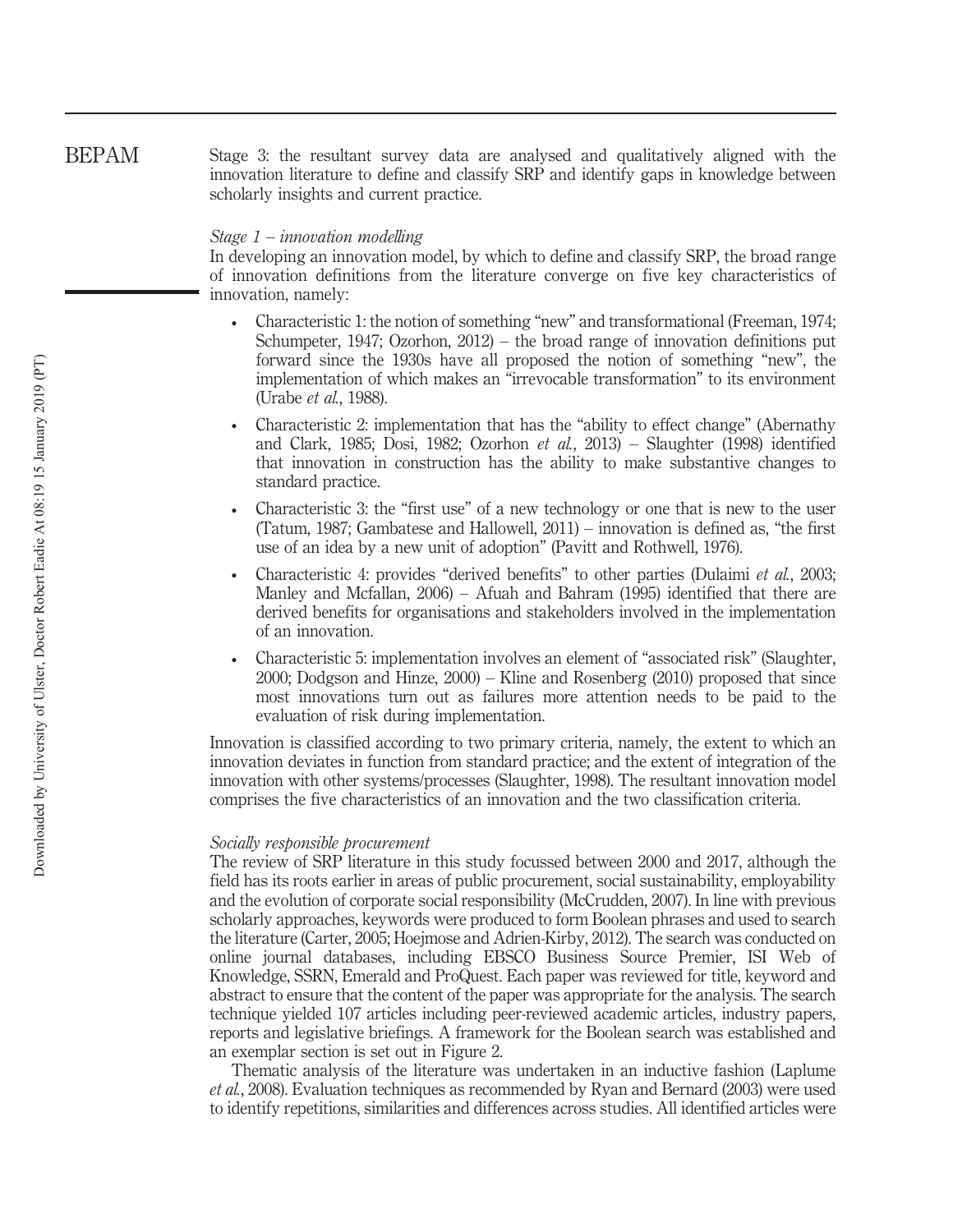EMPLOY\* or UNEMPLOY\* or LONG-TERM UNEMPLOY\* or COMMUN\* or COMMUNITY BENEFITS or SKILL\* or SKILLS SHORTAGE or CONSTRUCT\* or CONSTRUCTION SKILLS or CONSTRUCTION INDUSTRY or CONTRACT\* or CLIENT or PUBLIC SECTOR CLIENT

Generating employment in construction

AND

PROCURE\* or PUBLIC PROCUREMENT or SUSTAINABLE PROCUREMENT or SOCIAL PROCUREMENT or RESPONSIBLE PROCUREMENT or SOCIALLY RESPONSIBLE PROCUREMENT or CORPORATE SOCIAL RESPONSBILITY or CSR or SOCIAL RESPONSBILITY or SOCIAL VALUE or SOCIAL CLAUSE or PUBLIC VALUE

Boolean search of keywords from selected literature

reviewed and independently agreed on the articles' main focus. The exact terminology used in an article was of secondary importance to the concept expressed. Common "expressions" were grouped according to the concept to which they referred (Ryan and Bernard, 2003, p. 95). For example, "socially responsible procurement" being expressed as "sustainable purchasing". The outputs were divided into key themes, namely, responsible purchasing, skills shortages, corporate social responsibility, public procurement, employability, construction stakeholders, social/public value, unemployment and poverty and measuring social value. The nine themes were not mutually exclusive. All 107 studies were analysed as directly and/or indirectly addressing one or more of these key themes and a thematic matrix was developed. A representative extract from the thematic matrix is shown in Table I.

#### Stage 2 – industry survey

For the industry survey, contracting organisations are selected based on those being successfully awarded contracts by the Northern Ireland procurement agency, from April 2016 to present, which include contract clauses for employment of LTU persons (Strategic Investment Board, 2018). The contract clauses, called "Social Clauses" or "Targeted Recruitment and Training Clauses", obligate the contractor to create employment opportunities for targeted groups, namely, graduates, apprenticeships and the LTU, as part of their tendering commitments (Barraket and Weissman, 2009). New LTU entrants are recruited who are either over 25 years and have been unemployed for over 52 weeks, or under 25 years and unemployed for over 26 weeks. Targets for participant selection were based on the project value of five LTU persons/£1m project value. The geographical area was Northern Ireland and contracts were undertaken across a range of both public and private projects. Access to the participating organisations and point of contact was provided by the procurement agency.

The nine key themes identified in the SRP literature review were used to develop an industry survey. Sub-themes were identified and questions generated from each sub-theme. Additionally, a search was made of relevant national and European surveys on SRP such as the "Communities Count: The Four Steps to Unlocking Social Value" study (Social Enterprise UK, 2014) and the "Social Value Act Review" (Cabinet Office, 2015). Correlating questions were selected from the various surveys and duplicates removed. Where there were a number of questions looking at the same theme, a suitable question was selected by evaluating appropriateness of the question to the key theme, ability to benchmark and applicability to SRP objectives. Having identified specific survey questions an appropriate scaling strategy was developed. The survey was divided into three main sections.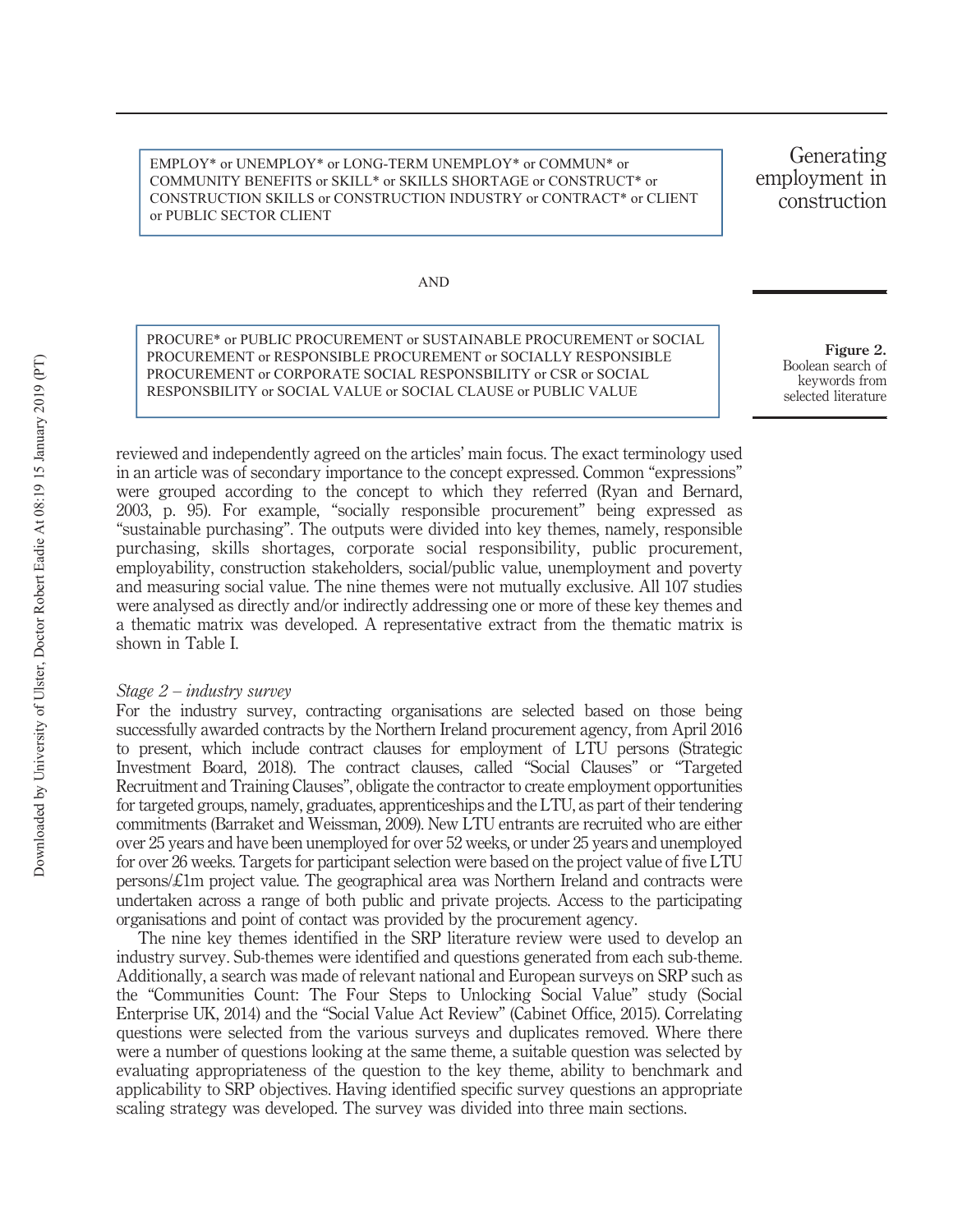|                                                      |             |              |                             |              |                  |                           |                            |            |                |              |                |               |                           |                            |                  |                |                             |                       |                  |                      |                           | Peer-reviewed literature 2000-2017 |                           |                           |                 |                         |                  |                           |              |                     |                    |                    |                   |                       |                            |                 |               |              |                  |                     |                         |                 |
|------------------------------------------------------|-------------|--------------|-----------------------------|--------------|------------------|---------------------------|----------------------------|------------|----------------|--------------|----------------|---------------|---------------------------|----------------------------|------------------|----------------|-----------------------------|-----------------------|------------------|----------------------|---------------------------|------------------------------------|---------------------------|---------------------------|-----------------|-------------------------|------------------|---------------------------|--------------|---------------------|--------------------|--------------------|-------------------|-----------------------|----------------------------|-----------------|---------------|--------------|------------------|---------------------|-------------------------|-----------------|
| Key:<br>Directly applicable<br>Indirectly applicable | (2000)<br>ä |              | Dyllick and Hockerts (2002) |              |                  | Fugate et al. (2004)      | Carter and Jennings (2004) |            |                |              | Hogarth (2005) |               | (2006)<br>đ,              | McQuaid and Lindsay (2005) | (2005)           |                | Erridge and Hennigan (2007) | McArdle et al. (2007) |                  | Thai and Piga (2007) | Worthington et al. (2008) | and Brammer (2009)                 | and Weissman (2009)       | (2010)                    | and Mont (2010) | $ol.\left( 2011\right)$ | (2011)<br>Sohail | Brammer and Walker (2011) |              | Adrien-Kirby (2012) |                    | (2014)             |                   | (2014)<br>and Pidgeon | Farag and McDermott (2015) | and King (2015) | et al. (2015) | al. (2015)   |                  |                     | Bridgeman et al. (2016) |                 |
| Key themes                                           | Watermeye   | Thai (2001)  |                             | Worth (2003) | McCrudden (2004) |                           |                            | NEF (2004) | Erridge (2005) | Doane (2005) | and<br>Devins  | Carter (2005) | t,<br>Jones               |                            | De Bakker et al. | Erridge (2007) |                             |                       | McCrudden (2007) |                      |                           | Walker a                           | Barraket                  | Kattel and Lember         | Leire:          | t<br>Eadle.             | Sourani and      |                           | Pryke (2012) | Hoejmose and        | Koen et al. (2013) | Eadie and Rafferty | MacFarlane (2014) | Blee                  |                            | Burke:          | Bridgeman     | ť<br>Watts   | Loosemore (2016) | Watts et al. (2016) |                         | Halloran (2017) |
| Responsible Purchasing                               | X           | $\mathsf{x}$ | $\times$                    |              | X                |                           | $\circ$                    |            | x              |              |                | $\circ$       |                           |                            |                  | $\mathsf{x}$   | X                           |                       | $\mathbf{x}$     | X                    | O                         | $\circ$                            | $\circ$                   |                           | $\circ$         | $\mathsf{x}$            | $\circ$          | $\mathbf{x}$              |              | $\circ$             |                    | X                  | x                 | O                     | x                          | X               |               |              | $\circ$          |                     |                         | $\circ$         |
| Skills shortage                                      | $\circ$     |              |                             |              |                  |                           |                            |            |                |              | X              |               |                           | X                          |                  |                |                             |                       |                  |                      |                           |                                    |                           |                           |                 |                         |                  |                           |              |                     |                    |                    |                   |                       |                            |                 |               |              |                  |                     |                         |                 |
| Corporate Social<br>Responsibility (CSR)             |             |              | $\circ$                     |              |                  |                           | $\circ$                    |            |                | $\circ$      |                |               | $\circ$                   |                            | $\circ$          |                |                             |                       |                  |                      | X                         |                                    |                           |                           |                 | X                       |                  |                           |              | X                   |                    | $\circ$            |                   |                       |                            |                 |               | $\circ$      | $\mathsf{x}$     | $\circ$             |                         |                 |
| <b>Public Procurement</b>                            | $\circ$     | $\circ$      |                             |              | $\circ$          |                           |                            |            | O              |              |                |               |                           |                            |                  | $\circ$        | $\circ$                     |                       | $\circ$          | $\circ$              | X                         | X                                  | $\boldsymbol{\mathsf{x}}$ | $\circ$                   |                 | $\circ$                 |                  | $\circ$                   | $\circ$      |                     |                    |                    | x                 | X                     | $\circ$                    | $\Omega$        |               |              | $\circ$          | X                   |                         | X               |
| Employability                                        |             |              |                             | $\circ$      |                  | $\circ$                   |                            |            |                |              | $\circ$        |               |                           | $\circ$                    |                  |                |                             | $\circ$               |                  |                      |                           |                                    |                           |                           |                 |                         |                  |                           |              |                     | $\circ$            |                    |                   |                       |                            |                 |               |              |                  |                     |                         |                 |
| Construction<br>Stakeholders                         |             | X            |                             |              |                  |                           |                            |            |                |              |                |               | X                         |                            |                  | X              | X                           |                       |                  |                      |                           |                                    |                           |                           | X               | $\times$                | $\circ$          | $\mathbf{x}$              |              |                     |                    | $\mathsf{x}$       |                   |                       |                            |                 | X             | $\mathsf{x}$ |                  | X                   | X                       |                 |
| Social/Public Value                                  |             |              | $\boldsymbol{\mathsf{x}}$   | X            | $\circ$          | $\boldsymbol{\mathsf{x}}$ |                            | $\Omega$   | O              |              |                |               |                           |                            |                  |                |                             |                       | $\Omega$         |                      |                           |                                    | $\boldsymbol{\mathsf{x}}$ | $\boldsymbol{\mathsf{x}}$ |                 |                         |                  |                           | X            |                     |                    |                    |                   |                       | $\circ$                    | $\Omega$        | $\Omega$      |              | $\circ$          |                     | O                       | $\mathsf{x}$    |
| Unemployment and<br>Poverty                          | $\circ$     |              |                             | $\times$     | X                | $\mathsf{x}$              |                            |            | x              |              | $\circ$        |               |                           | $\times$                   |                  | x              | x                           | $\circ$               |                  |                      |                           |                                    |                           |                           |                 |                         |                  |                           |              |                     | $\mathsf{x}$       |                    | $\circ$           |                       |                            |                 | X             |              |                  |                     |                         |                 |
| Measuring social value                               |             |              |                             |              |                  |                           | $\circ$                    | $\Omega$   |                | x            |                | $\circ$       | $\boldsymbol{\mathsf{x}}$ |                            | $\circ$          |                |                             |                       |                  |                      |                           |                                    |                           | X                         |                 |                         |                  |                           | O            |                     | X                  | X                  |                   |                       | $\circ$                    |                 | $\circ$       |              |                  |                     | 0                       | $\circ$         |

Section A was concerned with the tendering process, recruitment selection, training and induction of new employees. Employees were asked in what ways did their job induction enable them to understand the job, responsibilities and performance standards required.

Section B addressed the perceived benefits of SRP from the contractor's perspective and participants were asked how they considered social clauses in the contract maximised benefits to their business in terms of social cohesion and inclusion, personal well-being (of the employee), sustainable development and equal opportunities.

Section C explored the perceived benefits and constraints of social clauses by the employer within six categories, namely, health and well-being; environment and context; relationships and connectedness; purpose and growth; employability; and sustainable employment. Respondents were asked to rank responses in Sections B and C on a seven-point Likert scale: 1 indicating "Strongly agree" and 7 indicating "Strongly disagree". Additionally, they were asked to rank the order of preference of their responses. A standard protocol for administering the questionnaire was used. The survey was sent to 50 construction organisations between January and June 2018. Following a series of follow-up calls, a total of 30 organisations returned completed questionnaires in a usable format, representing a 60 per cent response rate which is considered high for questionnaire surveys of the construction industry (Akintoye and Fitzgerald, 2000).

#### Stage 3 – results and findings

The resultant data were screened for univariate outliers. Seven out-of-range values, due to administrative errors, were identified and recoded as missing data. The minimum amount of data for analysis was satisfied, with a final data sample size of 210 providing a ratio of over 15 cases per variable. The analysis ranked responses based on mean values. Additionally, based on the data groupings, analysis of variance  $F$  statistics was applied to investigate whether the perceptions of the respondents differed across the sector domains of the organisations. It was observed that the majority of respondents in the industry survey identified "community benefits", such as alleviating unemployment and poverty, as the most significant benefit of SRP employment clauses. Respondents did not consider that their organisations "gained financially" through SRP or that"training" was an inconsequential factor in that consideration. A total of two items were eliminated because they did not contribute to a simple factor structure and failed to meet a minimum criterion of having a primary factor loading of 0.4 or above, and no cross-loading of 0.3 or above. In terms of constraints, the majority of respondents identified "adverse financial implications" as the most significant constraint of SRP to their organisations in addition to concerns regarding the "unreliability of workers" especially those from the LTU. However, respondents did not consider that "additional business administration" was a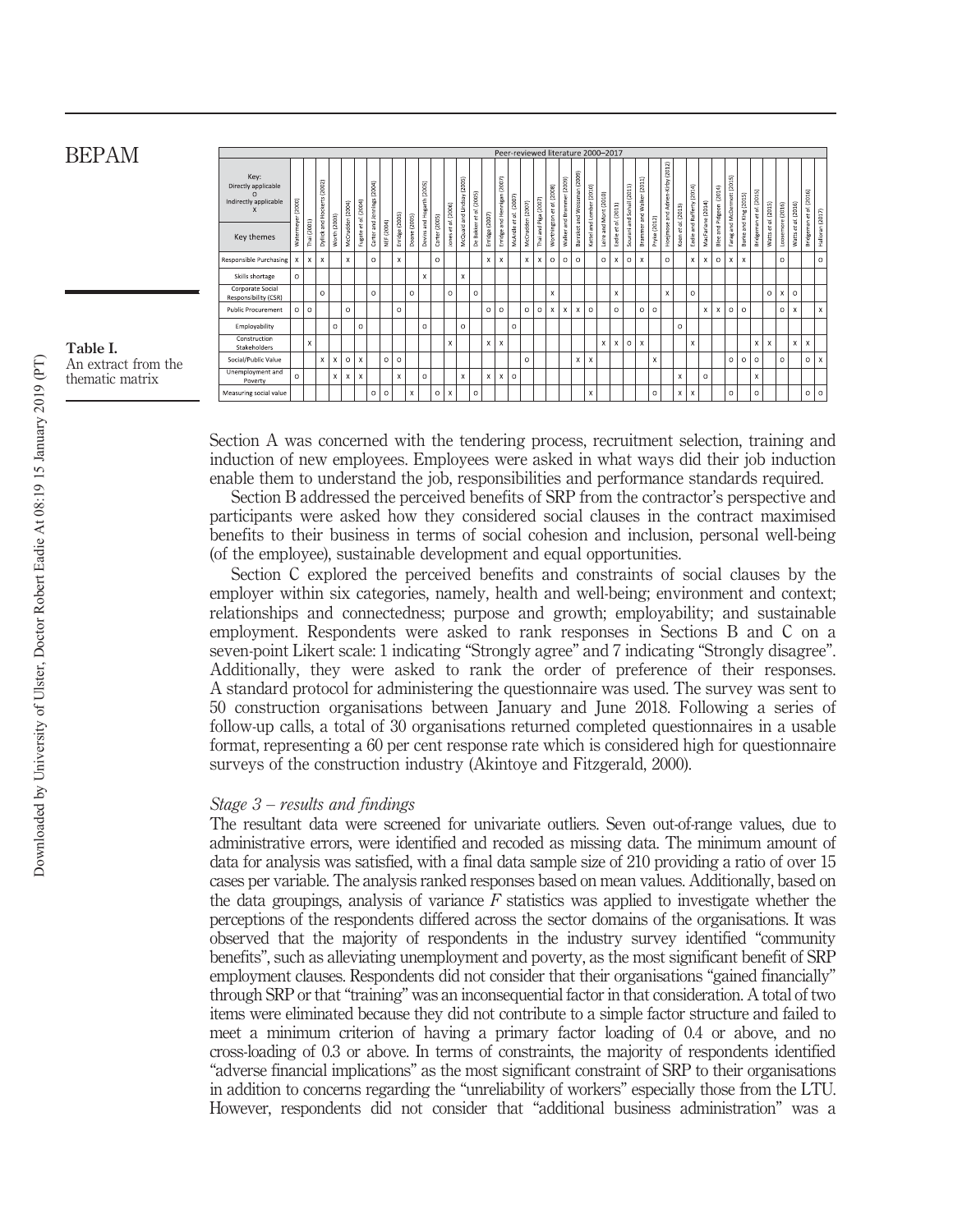significant constraint even though there was a concern regarding the "quality of work" being produced by the new recruits. Overall, these analyses indicated that four distinct factors were underlying employee responses and that these factors were moderately internally consistent (Table II).

Generating employment in construction

The results of the industry survey were compared with the SRP literature on innovation. The findings are discussed below:

- The notion of something new and transformational  $-$  SRP is a result of increasing transformation within the construction industry. It is increasingly used as a tool to achieve socio-economic goals (Thai and Piga, 2007). Barraket and Weissman (2009) proposed that, well-delivered, SRP is poised to maximise the construction industry's significant buying power for social advantage and in doing so impact people's lives. Transformation is a key characteristic of innovation; however, it can only be sustainable if all stakeholders in the delivery process are supported, encouraged and rewarded (Murphy et al., 2015; MacFarlane, 2014). The survey results found that the majority of the respondents identified community benefits as the most positive outcome of SRP. Unlike its predecessor, social sustainability, which was perceived as intangible to measure (Dyllick and Hockerts, 2002), there is an increasing view that SRP has the capacity to be measured and the outcomes used to transform employees' lives (TSO, 2015; Halloran, 2017). However, such transformation also brings challenges. Sourani and Sohail (2011) identified that such challenges include high capital costs, poor cultural acceptance, inconsistent legislation as well as insufficient research and development. Survey results confirmed that respondents did not consider their business gained financially through SRP and that the majority of respondents identified adverse financial implications as the most significant constraint of SRP to their organisation. This confirms the study of Eadie and Rafferty (2014) who identified that the perceived value for money of SRP practices was considered poor and a major obstacle to improving performance beyond legislative requirements. So, whilst there is a clear preference expressed for the transformational benefits of SRP this needs to be more fully embedded in construction organisations.
- (2) Ability to effect change to standard practice contractors are currently engaged with SRP obligations as part of their tendering exercises for large socially responsible clients.

|                                                 |       |       | Group |           |       |                        |
|-------------------------------------------------|-------|-------|-------|-----------|-------|------------------------|
|                                                 | Total |       | 2     | $F$ stat. | Sign. |                        |
| <i>Benefits</i>                                 |       |       |       |           |       |                        |
| Benefitting community – unemployment/poverty    | 1.900 | 1.667 | 2.133 | 0.547     | 0.014 |                        |
| Meeting client requirements                     | 2.733 | 3.000 | 2.467 | 0.149     | 0.088 |                        |
| $Employability - positive$ attitude of recruits | 3.967 | 3.933 | 4.000 | 0.733     | 0.827 |                        |
| Addressing skills gap                           | 4.133 | 4.333 | 3.933 | 0.041     | 0.510 |                        |
| Nurturing young talent                          | 4.367 | 4.133 | 4.600 | 0.432     | 0.496 |                        |
| Minimal training required                       | 4.700 | 5.067 | 4.333 | 0.189     | 0.102 |                        |
| Financial gain for company                      | 5.000 | 5.133 | 4.867 | 1.000     | 0.827 |                        |
| Constraints                                     |       |       |       |           |       |                        |
| Adverse financial implications                  | 2.200 | 2.067 | 2.333 | 0.947     | 0.164 |                        |
| Workers are unreliable                          | 2.833 | 2.867 | 2.800 | 0.955     | 0.334 |                        |
| Temporary workers – no long-term commitment     | 3.500 | 3.533 | 3.467 | 0.762     | 0.774 |                        |
| Additional training required                    | 3.633 | 3.467 | 3.800 | 0.710     | 0.096 |                        |
| Quality of work is compromised                  | 3.867 | 4.133 | 3.600 | 0.646     | 0.027 | Table II.              |
| Workers not "job ready"                         | 4.267 | 4.333 | 4.200 | 0.800     | 0.334 | Perception of industry |
| Requires additional business administration     | 4.933 | 4.867 | 5.000 | 0.864     | 0.164 | response to SRP        |
|                                                 |       |       |       |           |       |                        |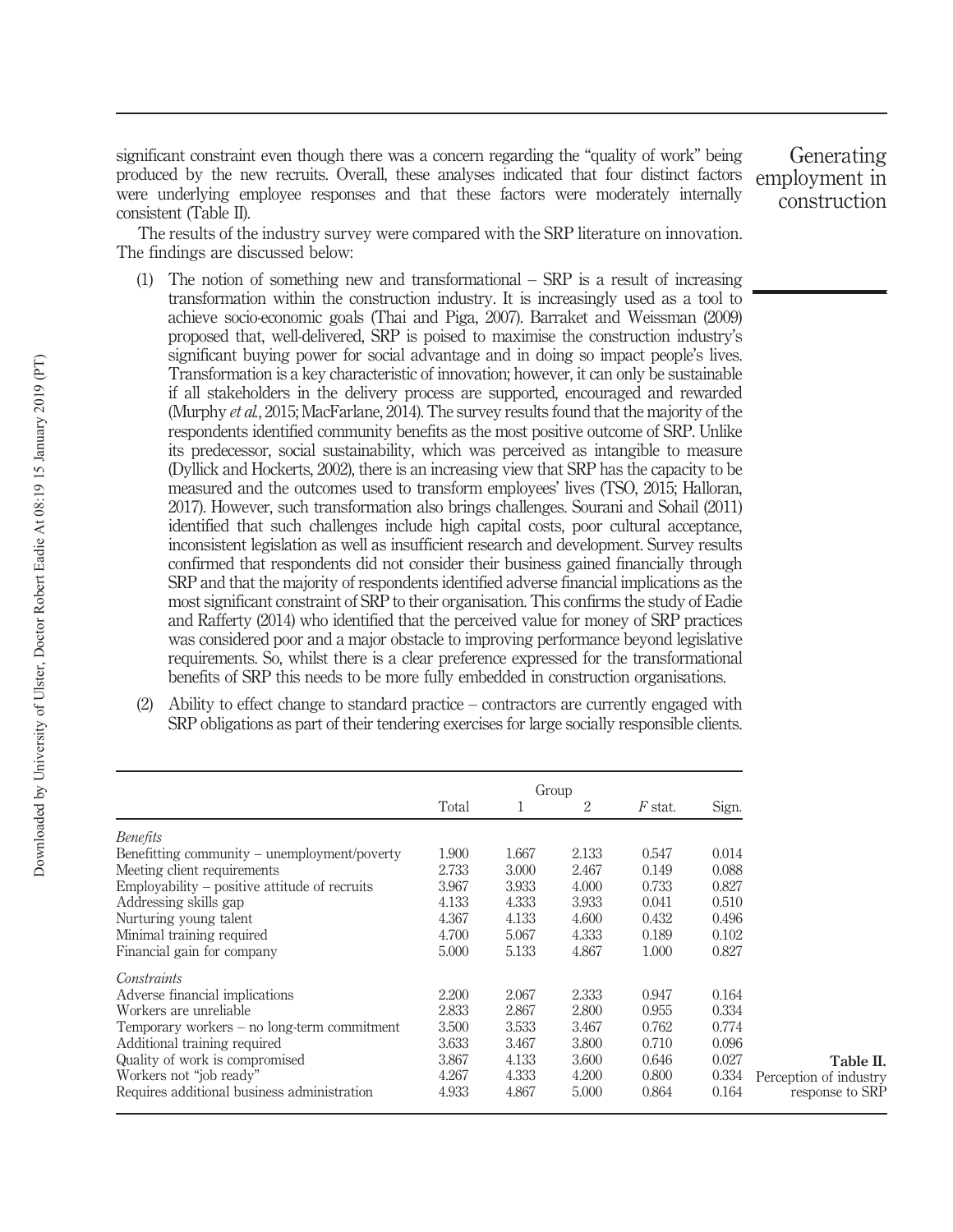To show compliance and commitment they are required to submit a social policy statement and an employment plan outlining how they would meet the requirements to employ people from target groups (Erridge and Hennigan, 2006). Such changes to traditional construction practice have put a strain on contractor's resources and overheads. Erridge and Hennigan (2006) identified that the requirement to employ nonconstruction-related personnel involves significant training and associated recruitment costs. This is clearly supported in the study findings where respondents did not consider that training was an inconsequential factor in changes to standard practice and that there were significant concerns about quality of work produced and the lack of jobreadiness of new workers. Watts et al. (2016) argued that such changes to standard practice, and emphasis on less historically economic performance indicators, are resulting in increased competition across contractors. However, survey respondents noted that such challenges have ironically "raised the bar" in terms of improving contractor performance and this has the potential to impact practice and drive forward improvement in the industry (Zhao et al., 2012). Additionally, the survey results did not indicate that the additional business administration in itself was a significant constraint to the delivery of SRP.

- (3) The "first use" of a new process or one that is new to the user McCrudden (2004) evidenced that SRP is not a new concept in terms of extracting social value from large purchasing operations. He cites examples dating back as far as the nineteenth century in Europe and North America where government contracting was used to address issues of racial inequality. However, in adopting SRP for the first time each contractor will face its own singular set of challenges. The literature shows that these will include challenges for management (Doane, 2005), site operations (Loosemore, 2016) as well as the motivation of existing personnel (Pryke, 2012). Survey results indicated a degree of resignation to concerns over "first use". One respondent noted that the bespoke nature of construction makes this a recurring feature of all projects and a potential hindrance to the systematic adoption of SRP across the industry.
- (4) Derived benefits for all stakeholders in construction, derived benefits of SRP range from reputation benefits to increased work orders and staff motivation; however, the study found that contractors considered the benefits of SRP implementation must be viewed in the medium to long term. A number of respondents accepted the benefits of finding young talent through SRP and the opportunity this presents for training up new workers from an early level. This was offset by negative perceptions that temporary recruits lack long-term commitment. However, a number of respondents suggested that this is a failing of SRP policy rather than the recruits. One contractor noted that, as a small contractor, they would like to retain the new workers on a full-time contract; however, the SRP recruitment process requires a regular turnover of new recruits to meet targets.

The study found that the majority of the respondents suggested that SRP is positive for meeting client requirements. Watts *et al.* (2015) suggested that whilst contractors and clients are keen to espouse the benefits of SRP it cannot always be assumed that both sets of stakeholders share a common understanding of what SRP means and how it can be used to serve their vested interests. It is a challenge for contractors and clients to develop an understanding of the community context in which their projects operate. Recent studies have sought to shift the focus from the main construction stakeholders to the principle beneficiaries namely the new recruits (Bridgeman et al., 2016). Such issues of stakeholder collaboration, integration and employability are crucial to the long-term success of SRP in construction.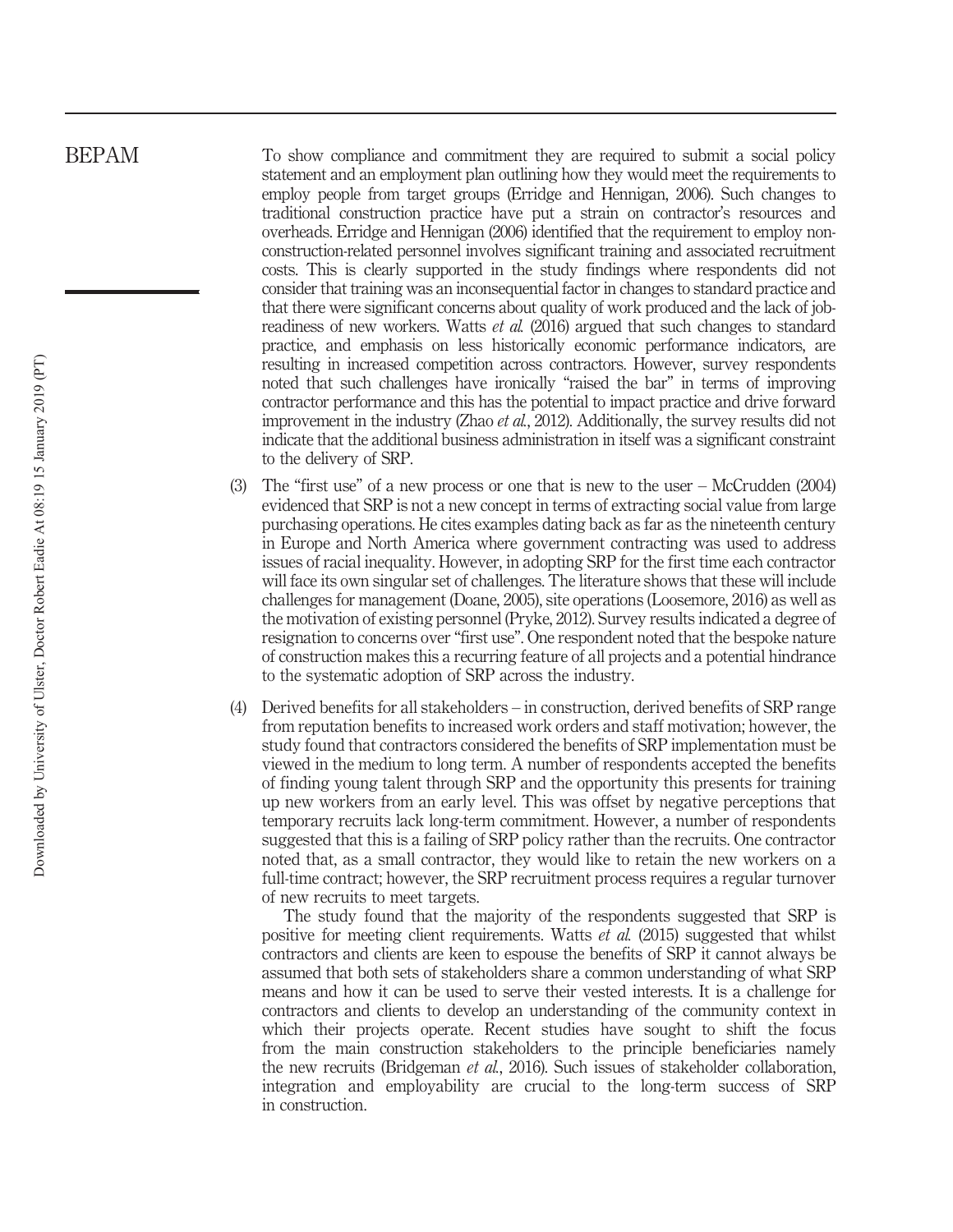(5) Associated risk – an implicit consideration for any contractor employing someone under SRP will be how to ethically manage that person. The risks for those taken on as temporary employees must be identified and evaluated, as well as the impacts to the company. SRP has been challenged with issues regarding employee engagement and the way new employees are facilitated, trained-up and managed (Greasley et al., 2005). The study findings identified concerns with the unreliability of workers as a significant constraint to SRP. Recent academic studies suggest that a major risk to engaging new recruits is a lack of contractor and client knowledge of the potential impacts and outcomes of these initiatives on workers (NICVA, 2013; Action Sustainability, 2017). Scant empirical studies have been carried out on the impacts and outcomes for the persons employed under SRP. The Centre for Economic Empowerment recently warned that "there needs to be more focus on the actual outcomes rather than the level of activity being generated by social clauses" (NICVA, 2013). Similarly, Koen et al. (2013) proposed that re-employment research should take a more person-centred approach to advance insights in this area. As in most paradigm shifts there will be risks associated with the implementation of SRP; however, the most significant risk for the construction industry is to continue implementing SRP solely in terms of policies and procedures and fail to align the insights with evidence-based person-centric outcomes.

#### **Discussion**

An innovation is a new process or product that has the capacity to make irrevocable changes to its environment or the organisation into which it is adopted (Schumpeter, 1947). Innovation has the advantage of providing bespoke benefits for the stakeholders involved but conversely carries with it associated risks which often have a high propensity for failure (Ling, 2003). For the purposes of this study, SRP is defined as an organisational innovation in that it involves change to standard practice in construction as well as a process innovation in that it delivers social benefits through employment in the construction procurement process (Lloyd-walker et al., 2014). Social innovation is the process of developing and deploying initiatives to challenge established business norms in support of social progress (Mulgan, 2006).

In this regard, the practice of generating social value from construction purchasing is primarily the responsibility of government clients implemented through the contractor via construction contracts. To do this service innovation is the preferred route for government procurement to deliver social innovation and the contractor is the vehicle through which to meet these goals. Service innovation is defined as a new way of delivering services often outside of the primary agent's traditional area of expertise and this is the case for contractors who have historically not espoused social value outside of their obligations for employee health and safety. SRP is therefore a service innovation in its pursuit of delivering employment for the LTU, which again is traditionally outside the construction industry's area of expertise. Hence, this study concludes that SRP functions as a service innovation delivering social innovation to the contract through regulatory and ethical pressures imposed on the contractor.

SRP represents a significant shift from standard contractor's practice in a number of ways, for example, the creation of new roles within contracting organisations to deliver SRP such as community benefits manager. Also, the adaption of performance targets to measure social value and which is becoming an established KPI for large contracting organisations and which also requires the re-evaluation of the organisation's financial modelling to accommodate costs on social value which is essentially viewed as a non-profit-making activity. Additionally, SRP has generated linkages with other construction processes in a construction organisation such as environmental management and health and safety.

Generating employment in construction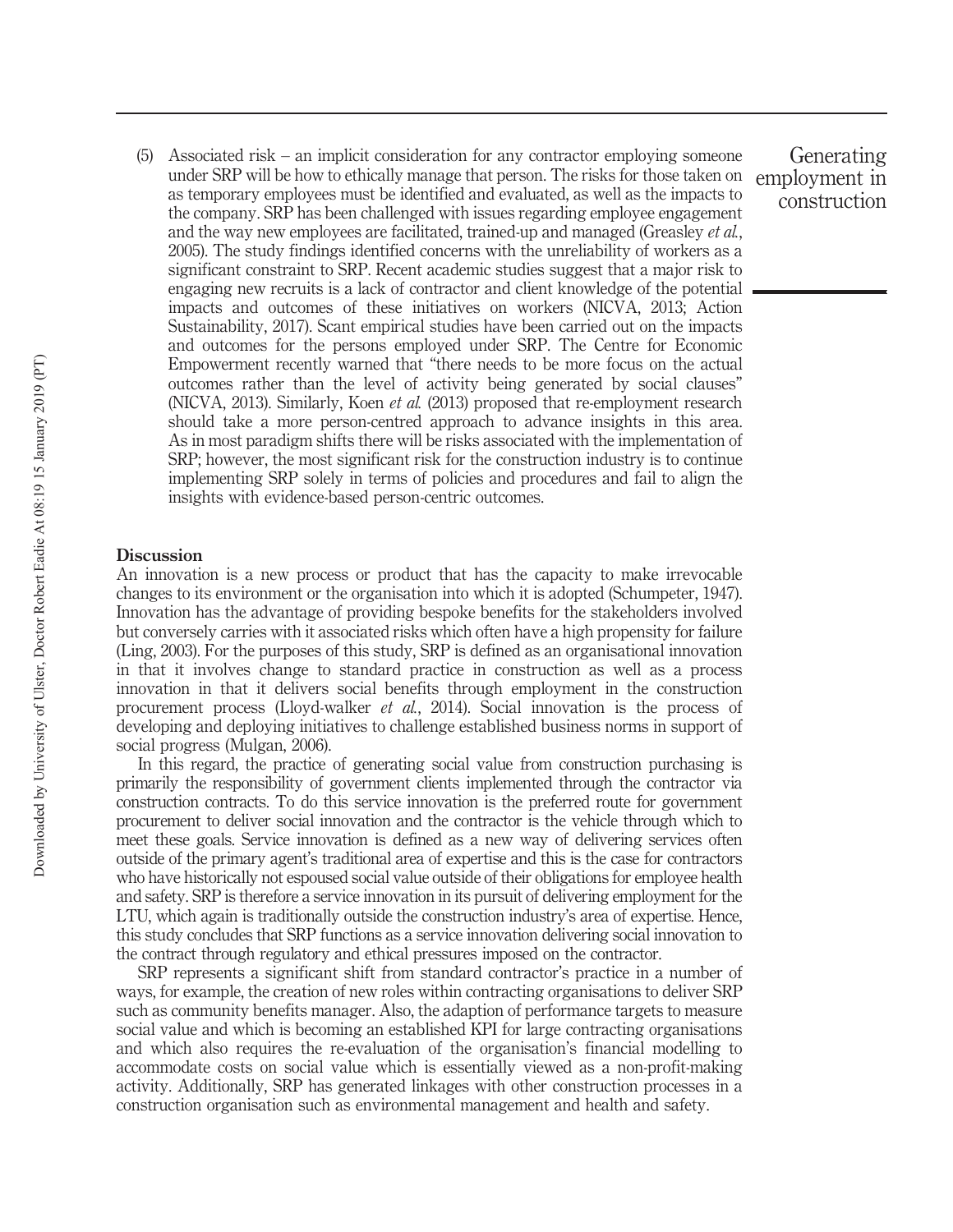#### **Conclusions** BEPAM

Government agencies and clients are increasingly advocating a move towards greater implementation of SRP in construction projects. However, there is a concern that contractors lack the mechanisms to effectively implement SRP. The problem being that SRP is perceived by contractors as a contractual obstacle rather than as a mechanism for social innovation. The demand for SRP has required the construction industry to make a significant shift towards more relational and service-oriented outcomes. This study found that to advance current practice, policy makers and contractors need to adopt a more person-centric approach to the design and implementation of social value activities. There is a need for holistic measurement of impacts and outcomes of SRP to ensure that the social value required is appropriate for the context and community in which projects are being constructed. The introduction of SRP has demonstrated that no longer is it acceptable to construct without cognisance to the social context: community, employees and wider supply chain. The challenge for contractors and policy makers is to understand the project context and ensure a bespoke solution rather than a standardised tool measured against project management metrics and targets.

The primary constraint to this is the construction industry's traditional inflexibility to innovation: flexibility in terms of financial fluidity, change management and cultural diversity. SRP has the potential for significant change in the industry. The complex nature of the construction procurement process means that radical change can only be sustainable if all stakeholders in the process are supported, encouraged and rewarded at every stage. Capturing employee participation and enhancing end-user experience is key for SRP to succeed.

With indications that the deployment of SRP is now accelerating, the probability is that SRP as a means to generating social value will prove to be significantly more "disruptive" than mainstream technical improvements in the construction industry. The risk for the wider construction industry, including government agencies, is continuing to develop SRP solely in terms of policies and procedures and failing to align these with practical evidence-based outcomes.

In terms of academic insights for further research the findings showed there is a clear need for more person-centric studies aligning SRP with the delivery of social value. Historically, this does not sit comfortably for construction-related research (Dainty, 2007) and will require the expansion of people-focussed studies using mixed and case study methods across longitudinal studies. Such research would inform the industry about the impacts and outcomes of SRP initiatives on the people directly affected, such as employees and sub-contractors, and help to identify more employee-focussed, experiential insights.

#### References

- Abernathy, W.J. and Clark, K.B. (1985), "Innovation: mapping the winds of creative destruction", Research Policy, Vol. 14 No. 1, pp. 3-22.
- Action Sustainability (2017), "Best practice in embedding social value in public procurement", RSSB, London.
- Afuah, A.N. and Bahram, N. (1995), "The hypercube of innovation", Research Policy, Vol. 24 No. 1, pp. 51-76.
- Akintoye, A. and Fitzgerald, E. (2000), "A survey of current cost estimating practices in the UK", Construction Management & Economics, Vol. 18 No. 2, pp. 161-172.
- Barraket, J. and Weissman, J. (2009), "Social procurement and its implications for social enterprise: a literature review", Working Paper No. CPNS48, The Australian Centre for Philanthropy and Nonprofit Studies, Brisbane.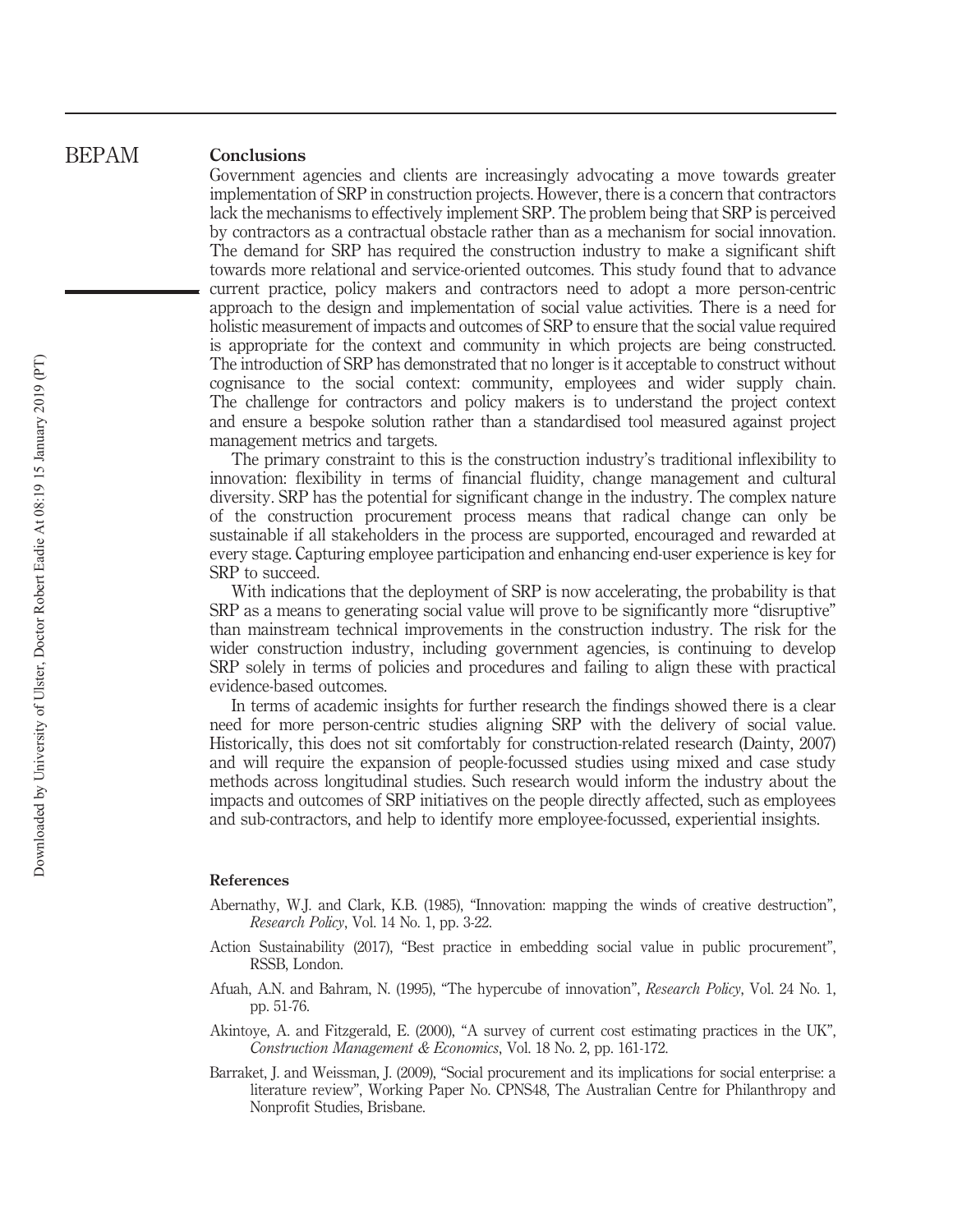- Blayse, A.M. and Manley, K. (2004), "Key influences on construction innovation", Construction Innovation, Vol. 4 No. 3, pp. 143-154.
- Blee, G. and Pidgeon, C. (2014), "Implementation of social clauses policy in Northern Ireland", Briefing Paper No. 27/15, NIAR 925-13, Northern Ireland Assembly, Belfast, 7 February.
- Brammer, S. and Walker, H. (2011), "Sustainable procurement in the public sector: an international comparative study", International Journal of Operations & Production Management, Vol. 31 No. 4, pp. 452-476.
- Bridgeman, J., Murdock, A., Maple, P., Townley, C. and Graham, J. (2015), "Putting a value on young people's journey into construction: introducing SROI at construction youth trust", 31st Annual Conference, 7-9 September, p. 207.
- Bridgeman, J., Maple, P., Murdock, A., Hardy, S. and Townley, C. (2016), "Demonstrating the social value of a schools engagement programme: introducing young people to the construction professions", Proceedings of the 32nd Annual ARCOM Conference. Association of Researchers in Construction Management, pp. 1007-1016.
- Burke, C. and King, A. (2015), "Generating social value through public sector construction procurement: a study of local authorities and SMEs", 31st Annual Conference, 7-9 September, Vol. 387, p. 387.
- Cabinet Office (2015), "Social value act review", available at: https://assets.publishing.service.gov.uk/ government/uploads/system/uploads/attachment\_data/file/403748/Social\_Value\_Act\_review\_ report\_150212.pdf (accessed 22 December 2018).
- Carter, C.R. (2005), "Purchasing social responsibility and firm performance", International Journal of Physical Distribution & Logistics Management, Vol. 35 No. 3, pp. 177-194.
- Carter, C.R. and Jennings, M.M. (2004), "The role of purchasing in corporate social responsibility: a structural equation analysis", Journal of Business Logistics, Vol. 25 No. 1, pp. 145-186.
- Dainty, A. (2007), "A review and critique of construction management research methods", Proceedings of Construction Management and Economics 25th Anniversary Conference, University of Reading, July, pp. 1533-1543.
- De Bakker, F.G., Groenewegen, P. and Den Hond, F. (2005), "A bibliometric analysis of 30 years of research and theory on corporate social responsibility and corporate social performance", Business & Society, Vol. 44 No. 3, pp. 283-317.
- Den Hertog, P., Van der Aa, W. and De Jong, M.W. (2010), "Capabilities for managing service innovation: towards a conceptual framework", Journal of Service Management, Vol. 21 No. 4, pp. 490-514.
- Devins, D. and Hogarth, T. (2005), "Employing the unemployed: some case study evidence on the role and practice of employers", Urban Studies, Vol. 42 No. 2, pp. 245-256.
- Dewar, R.D. and Dutton, J.E. (1986), "The adoption of radical and incremental innovations: an empirical analysis", Management Science, Vol. 32 No. 11, pp. 1422-1433.
- Doane, D. (2005), "Beyond corporate social responsibility: minnows, mammoths and markets", Futures, Vol. 37 No. 2, pp. 215-229.
- Dodgson, M. and Hinze, S. (2000), "Indicators used to measure the innovation process: defects and possible remedies", Research Evaluation, Vol. 9 No. 2, pp. 101-114.
- Dosi, G. (1982), "Technological paradigms and technological trajectories: a suggested interpretation of the determinants and directions of technical change", Research Policy, Vol. 11 No. 3, pp. 147-162.
- Dulaimi, M.F., Ling, F.Y. and Bajracharya, A. (2003), "Organizational motivation and inter-organizational interaction in construction innovation in Singapore", Construction Management and Economics, Vol. 21 No. 3, pp. 307-318.
- Dyllick, T. and Hockerts, K. (2002), "Beyond the business case for corporate sustainability", Business Strategy and the Environment, Vol. 11 No. 2, pp. 130-141.
- Eadie, R. and Rafferty, S. (2014), "Do corporate social responsibility clauses work? A contractor perspective", International Journal of Procurement Management, Vol. 7 No. 1, pp. 19-34.

### Generating employment in construction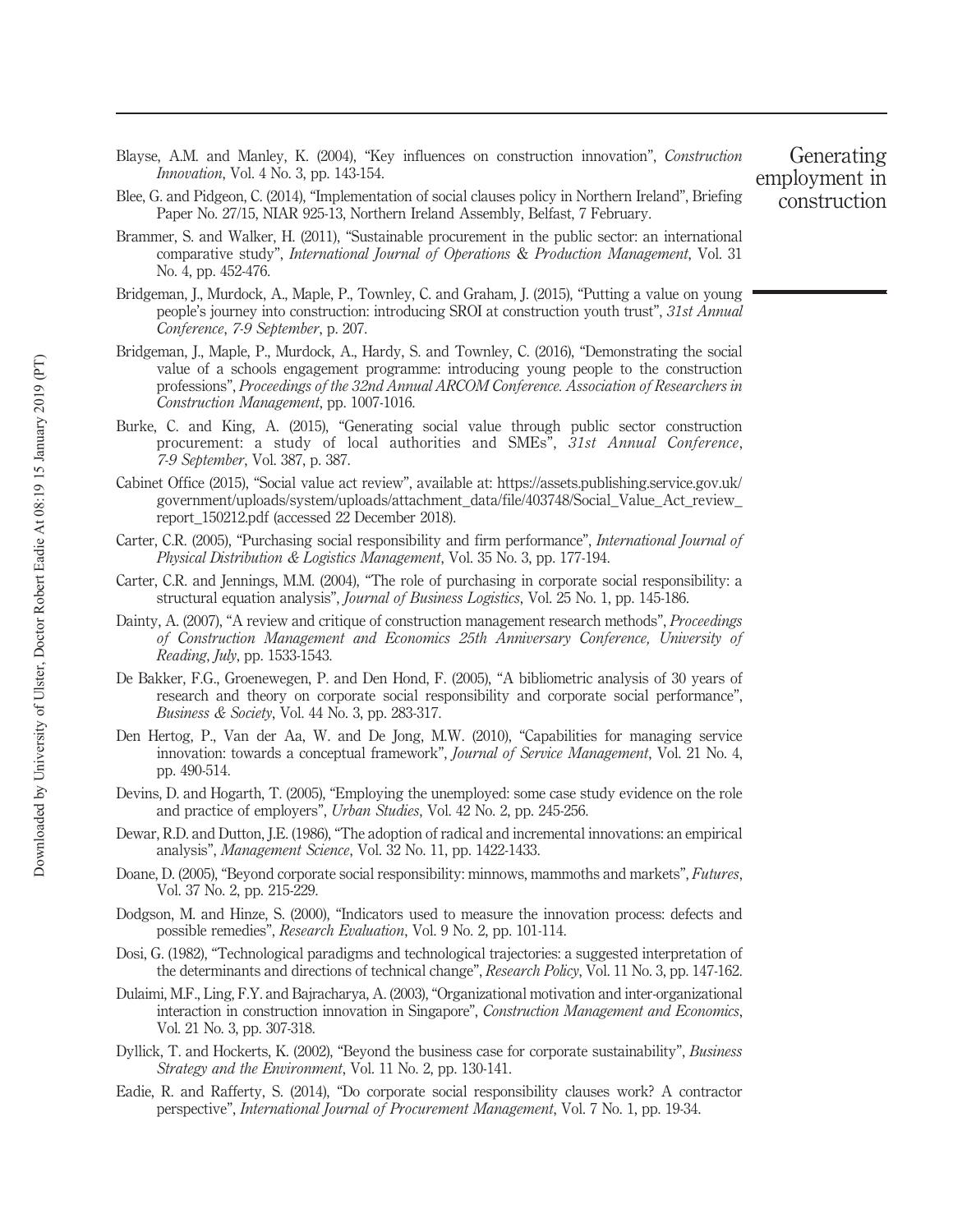- Eadie, R., McKeown, C. and Anderson, K. (2011), "The social element of sustainable civil engineering public procurement in Northern Ireland", International Journal of Business and Social Science, Vol. 2 No. 12.
	- Egan, J. (1998), "Rethinking construction: report of the construction task force on the scope for improving the quality and efficiency of UK construction", Department of the Environment, Transport and the Regions, London, November.
	- Erridge, A. (2005), "UK public procurement policy and the delivery of public value", in Thai, K.V. (Ed.), Challenges in Public Procurement: An International Perspective, PrAcademics Press, pp. 335-352.
	- Erridge, A. (2007), "Public procurement, public value and the Northern Ireland unemployment pilot project", Public Administration, Vol. 85 No. 4, pp. 1023-1043.
	- Erridge, A. and Hennigan, S. (2006), "Public procurement and social policy in Northern Ireland: the unemployment pilot project", in Piga, G. and Thai, K.V. (Eds), Advancing Public Procurement: Practices, Innovation and Knowledge-Sharing, Vol. 7, PrAcademics Press, Boca Raton, FL, pp. 280-303.
	- Erridge, A. and Hennigan, S. (2007), "Public procurement and social policy in Northern Ireland: the unemployment pilot project", Advancing Public Procurement: Practices, Innovation and Knowledge-Sharing, PrAcademics Press, Boca Raton, FL.
	- Farag, F. and McDermott, P. (2015), "Using soft system methodology to approach social value outcomes in public procurement", Proceedings of Going North for Sustainability: Leveraging Knowledge and Innovation for Sustainable Construction and Development, pp. 23-25.
	- Freeman, C. (1974), "Innovation and the strategy of the firm", in Freeman (Ed.), *The Economics of* Industrial Innovation, Penguin Books, Harmondsworth, pp. 224-288.
	- Frynas, J.G. and Stephens, S. (2015), "Political corporate social responsibility: reviewing theories and setting new agendas", International Journal of Management Reviews, Vol. 17 No. 4, pp. 483-509.
	- Fugate, M., Kinicki, A.J. and Ashforth, B.E. (2004), "Employability: a psycho-social construct, its dimensions, and applications", Journal of Vocational Behavior, Vol. 65 No. 1, pp. 14-38.
	- Gambatese, J.A. and Hallowell, M. (2011), "Enabling and measuring innovation in the construction industry", Construction Management and Economics, Vol. 29 No. 6, pp. 553-567.
	- Gann, D.M. and Salter, A.J. (2000), "Innovation in project-based, service-enhanced firms: the construction of complex products and systems", Research Policy, Vol. 29 No. 7, pp. 955-972.
	- Georghiou, L., Edler, J., Uyarra, E. and Yeow, J. (2014), "Policy instruments for public procurement of innovation: choice, design and assessment", *Technological Forecasting and Social Change*, Vol. 86, pp. 1-12.
	- Greasley, K., Bryman, A., Dainty, A., Price, A., Soetanto, R. and King, N. (2005), "Employee perceptions of empowerment", Employee Relations, Vol. 27 No. 4, pp. 354-368.
	- Halloran, D. (2017), "The social value in social clauses: methods of measuring and evaluation in social procurement", in Thai, K.V. (Ed.), Global Public Procurement Theories and Practices, Springer International Publishing, Bali, pp. 39-58.
	- Hoejmose, S.U. and Adrien-Kirby, A.J. (2012), "Socially and environmentally responsible procurement: a literature review and future research agenda of a managerial issue in the 21st century", Journal of Purchasing and Supply Management, Vol. 18 No. 4, pp. 232-242.
	- Hughes, C. (2009), "Corporate social responsibility: European Union Memo 09/109", available at file:/// C:/Users/e10415714/Downloads/MEMO-09-109\_EN.pdf (accessed December 2017).
	- Jones, P., Comfort, D. and Hillier, D. (2006), "Corporate social responsibility and the UK construction industry", Journal of Corporate Real Estate, Vol. 8 No. 3, pp. 134-150.
	- Kagioglou, M., Cooper, R. and Aouad, G. (2001), "Performance management in construction: a conceptual framework", Construction Management and Economics, Vol. 19 No. 1, pp. 85-95.
	- Kattel, R. and Lember, V. (2010), "Public procurement as an industrial policy tool: an option for developing countries?", *Journal of Public Procurement*, Vol. 10 No. 3, p. 368.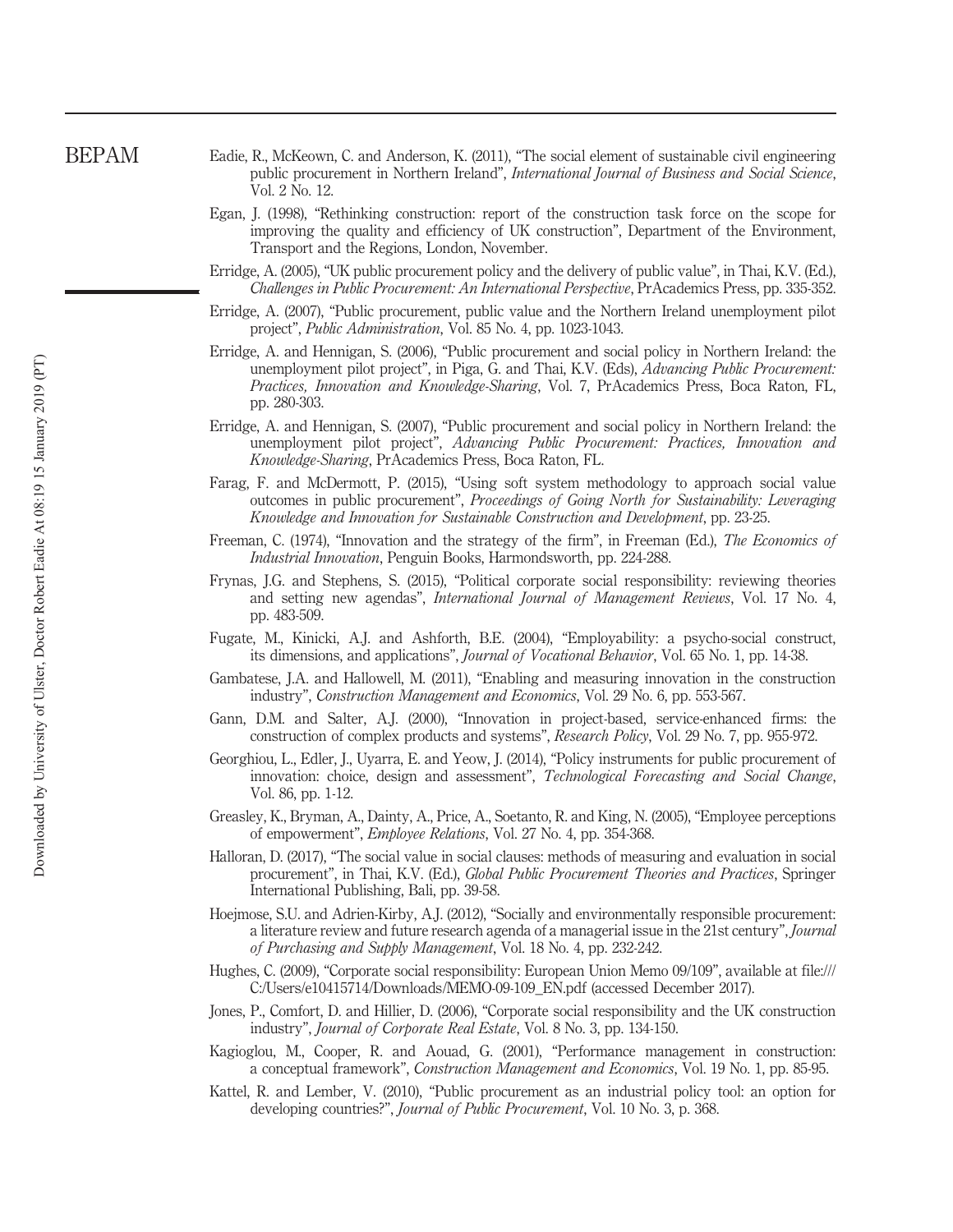- Keegan, A. and Turner, J.R. (2002), "The management of innovation in project-based firms", Long Range Planning, Vol. 35 No. 4, pp. 367-388.
- Kline, S.J. and Rosenberg, N. (2010), "An overview of innovation", Studies on Science and the Innovation Process: Selected Works of Nathan Rosenberg, pp. 173-203.
- Koen, J., Klehe, U.C. and Van Vianen, A.E. (2013), "Employability among the long-term unemployed: a futile quest or worth the effort?", Journal of Vocational Behavior, Vol. 82 No. 1, p. 37.
- Koskela, L. and Vrijhoef, R. (2001), "Is the current theory of construction a hindrance to innovation?" Building Research & Information, Vol. 29 No. 3, pp. 197-207.
- Laplume, A.O., Sonpar, K. and Litz, R.A. (2008), "Stakeholder theory: reviewing a theory that moves us", Journal of Management, Vol. 34 No. 6, pp. 1152-1189.
- Leire, C. and Mont, O. (2010), "The implementation of socially responsible purchasing", Corporate Social Responsibility and Environmental Management, Vol. 17 No. 1, pp. 27-39.
- Ling, F.Y.Y. (2003), "Managing the implementation of construction innovations", Construction Management and Economics, Vol. 21 No. 1, pp. 635-649.
- Lingard, H. and Rowlinson, S.M. (2005), Occupational Health and Safety in Construction Project Management, Taylor & Francis, London.
- Lloyd-Walker, B.M., Mills, A.J. and Walker, D.H. (2014), "Enabling construction innovation: the role of a no-blame culture as a collaboration behavioural driver in project alliances", Construction Management and Economics, Vol. 32 No. 3, pp. 229-245.
- Loosemore, M. (2016), "Social procurement in UK construction projects", International Journal of Project Management, Vol. 34 No. 2, pp. 133-144.
- Loosemore, M. and Lim, B.T.H. (2017), "Linking corporate social responsibility and organizational performance in the construction industry", Construction Management and Economics, Vol. 35 No. 3, pp. 90-105.
- McArdle, S., Waters, L., Briscoe, J.P. and Hall, D.T.T. (2007), "Employability during unemployment: adaptability, career identity and human and social capital", Journal of Vocational Behavior, Vol. 71 No. 2, pp. 247-264.
- McCrudden, C. (2004), "Using public procurement to achieve social outcomes", Natural Resources Forum, Vol. 28 No. 4, pp. 257-267.
- McCrudden, C. (2007), "Corporate social responsibility and public procurement. The new corporate accountability: corporate social responsibility and the law", Working Paper No. 9/2006, Research Paper Series, Faculty of Law Legal Studies, University of Oxford, Cambridge University Press, April 2006.
- McQuaid, R.W. and Lindsay, C. (2005), "The concept of employability", Urban Studies, Vol. 42 No. 2, pp. 197-219.
- MacFarlane, R. (2014), Tackling Poverty Through Public Procurement, Joseph Rowntree Foundation, York.
- Mackenzie, S., Kilpatrick, A.R. and Akintoye, A. (2000), "UK construction skills shortage response strategies and an analysis of industry perceptions", Construction Management & Economics, Vol. 18 No. 7, pp. 853-862.
- Manley, K. and Mcfallan, S. (2006), "Exploring the drivers of firm-level innovation in the construction industry", Construction Management and Economics, Vol. 24 No. 9, pp. 911-920.
- Miles, I. (2001), Services Innovation: A Reconfiguration of Innovation Studies, No. 01-05, PREST, Manchester.
- Moore, M.H. (1995), Creating Public Value: Strategic Management in Government, Harvard University Press, Cambridge, MA.
- Mulgan, G. (2006), "The process of social innovation", Innovations, Vol. 1 No. 2, pp. 145-162.
- Murphy, M.E., Perera, S. and Heaney, G. (2015), "Innovation management model: a tool for sustained implementation of product innovation into construction projects", Construction Management and Economics, Vol. 33 No. 3, pp. 209-232.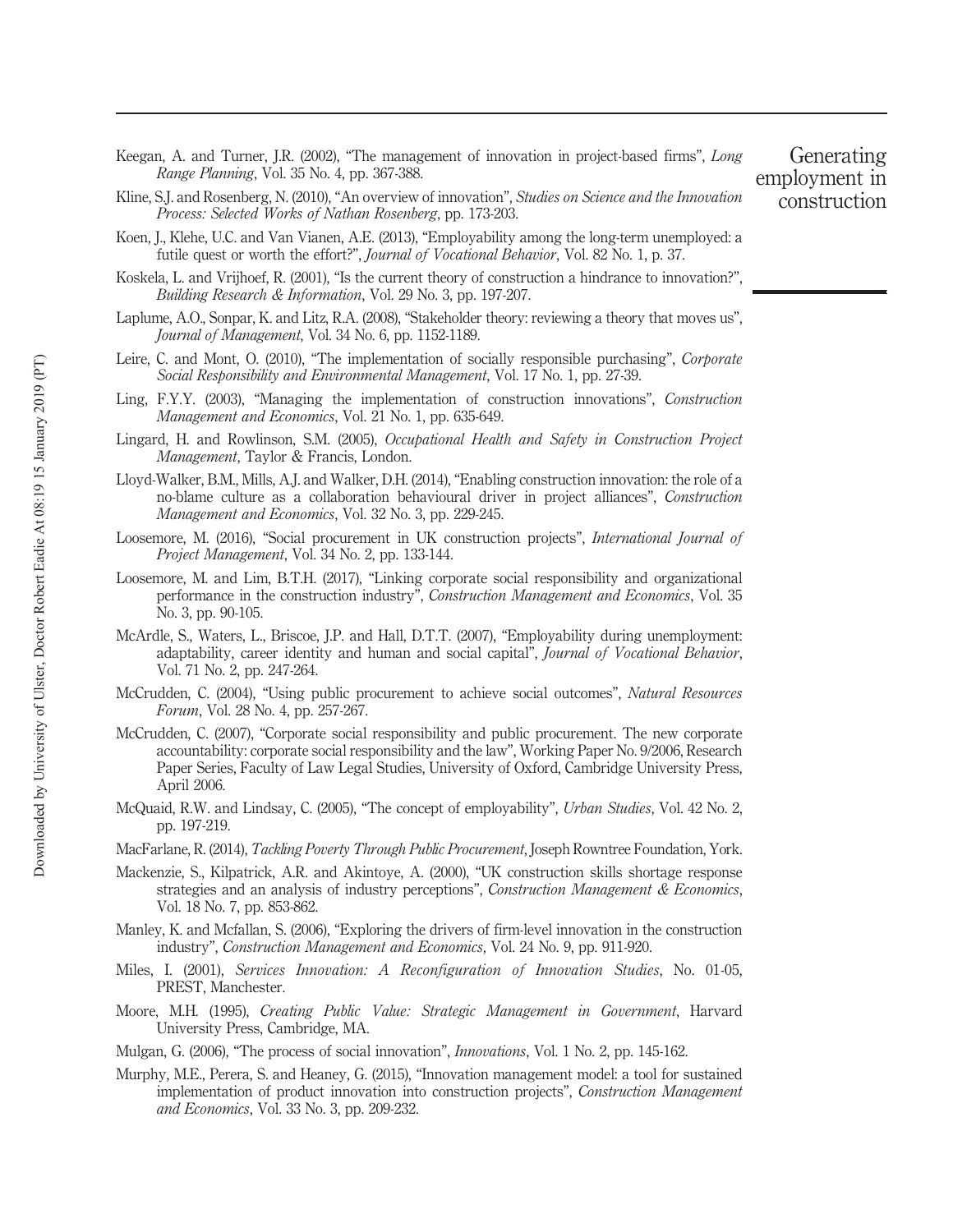- Nelson, R.R. and Winter, S.G. (1977), "In search of useful theory of innovation", Research Policy, Vol. 6 No. 1, pp. 36-76.
- New Economics Foundation (2004), Social Return on Investment: Valuing What Matters, New Economics Foundation, London.
- NI Assembly (2009), Social Clauses and Valuing Social Impacts Research and Library Services Briefing 16/09, Northern Ireland Assembly, Belfast.
- Nicholls, A. and Murdock, A. (2012), "The nature of social innovation", in Nicholls, A. and Murdock, A. (Eds), Social Innovation, Palgrave Macmillan UK, London, pp. 1-30.
- NICVA (2013), Social Clauses in Northern Ireland A Research Paper, Centre for Economic Empowerment, Belfast.
- OECD (2005), Oslo Manual: Guidelines for Collecting and Interpreting Innovation Data, 3rd ed., OECD, Paris.
- Ozorhon, B. (2012), "Analysis of construction innovation process at project level", Journal of Management in Engineering, Vol. 29 No. 4, pp. 455-463.
- Ozorhon, B., Abbott, C. and Aouad, G. (2013), "Integration and leadership as enablers of innovation in construction: case study", Journal of Management in Engineering, Vol. 30 No. 2, pp. 256-263.
- Parasuraman, A. (2010), "Service productivity, quality and innovation: implications for service-design practice and research", International Journal of Quality and Service Sciences, Vol. 2 No. 3, pp. 277-286.
- Pavitt, K. and Rothwell, R. (1976), "A comment on' a dynamic model of process and product innovation", Omega, Vol. 4 No. 4, pp. 375-377.
- Pryke, S. (2012), Social Network Analysis in Construction, John Wiley & Sons, Oxford.
- Public (Social) Value Act (2012), available at: www.legislation.gov.uk/ukpga/2012/3/pdfs/ukpga\_20 120003\_en.pdf (accessed 24 December 2018).
- Ryan, G.W. and Bernard, H.R. (2003), "Techniques to identify themes", Field Methods, Vol. 15 No. 1, pp. 85-109.
- Schumpeter, J.A. (1947), "The creative response in economic history", The Journal of Economic History, Vol. 7 No. 2, pp. 149-159.
- Slaughter, E.S. (1998), "Models of construction innovation", Journal of Construction Engineering and Management, Vol. 124 No. 3, pp. 226-231.
- Slaughter, E.S. (2000), "Implementation of construction innovations", Building Research & Information, Vol. 28 No. 1, pp. 2-17.
- Smyth, H., Fellows, R., Liu, A. and Tijhuis, W. (2016), "Editorial for the special issue on business development and marketing in construction", Construction Management and Economics, Vol. 34 Nos 4-5, pp. 205-217.
- Social Enterprise UK (2014), "Communities count: the four steps to unlocking social value", Social Enterprise UK in association with the Chartered Institute of Housing, Orbit Group, PwC and Wates Group, London, available at: www.socialenterprise.org.uk/Handlers/Download.ashx? IDMF=e1b5399d-3e59-4724-bc97-e989ce9a3d6a
- Sourani, A. and Sohail, M. (2011), "Barriers to addressing sustainable construction in public procurement strategies", Proceedings of the Institution of Civil Engineers: Engineering Sustainability, Vol. 164 No. 4, pp. 229-237.
- Strategic Investment Board (2018), "Buy social: integrating social benefits in to public contracts", Strategic Investment Board, available at: https://buysocialni.org/#resources (accessed 22 December 2018).
- Tatum, C.B. (1987), "Process of innovation in construction firm", Journal of Construction Engineering and Management, Vol. 113 No. 4, pp. 648-663.
- Thai, K.V. (2001), "Public procurement re-examined", Journal of Public Procurement, Vol. 1 No. 1, p. 9.